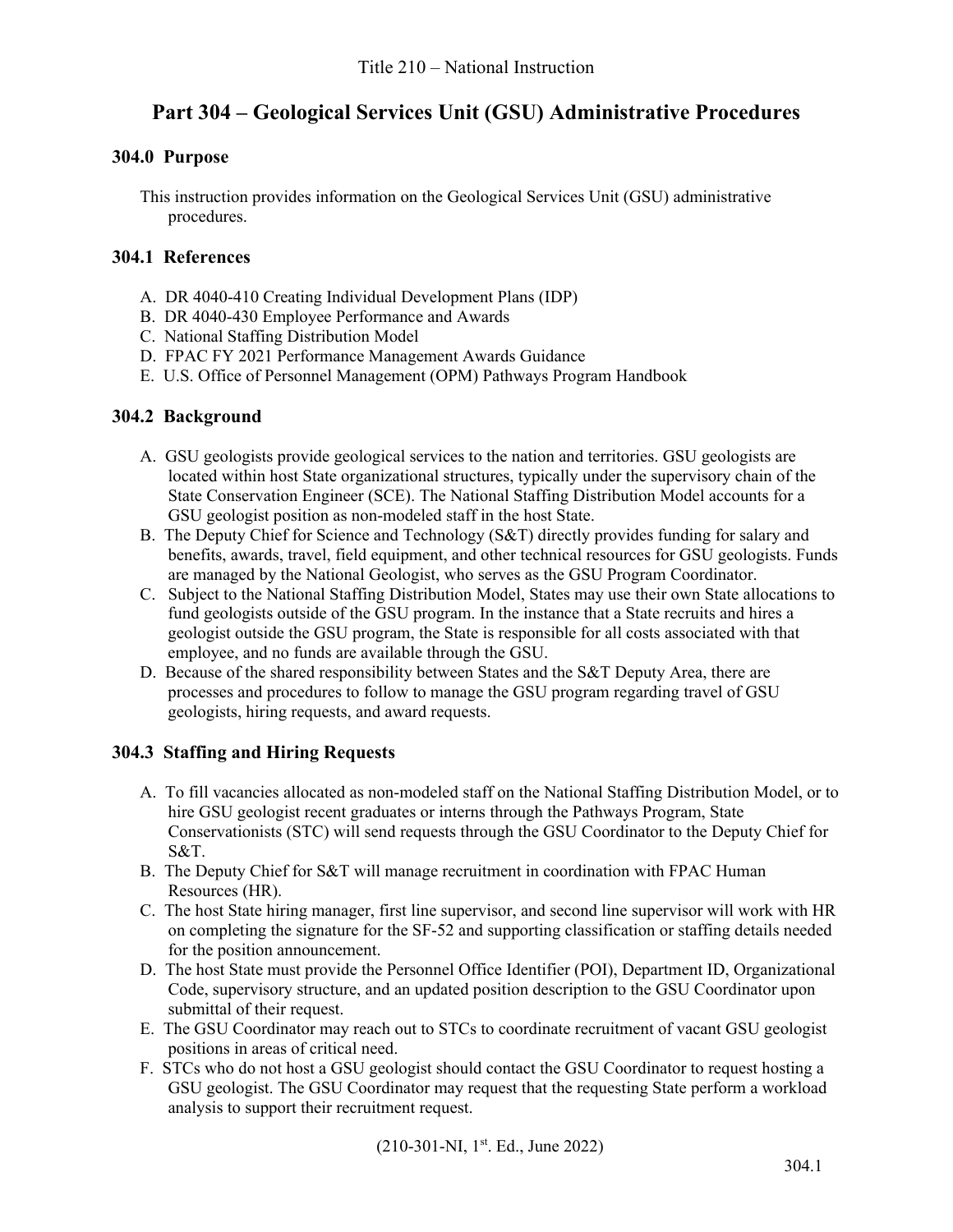## **304.4 Salary and Benefits**

GSU Time and Attendance

- (1) In order to account for salary and benefits expended, GSU geologists charge their working hours to accounting codes that are specifically identified and provided to them in the official FPAC time and attendance software. Timekeepers within the host State will provide assistance to the GSU geologist if the appropriate accounting codes are not immediately available.
- (2) GSU geologists are the only employees authorized to charge time to accounts identified for the GSU geologists. Corrected timesheets are required to be completed for employee time charged incorrectly to GSU-specific accounts.

#### **304.5 Awards**

- A. Monetary Awards
	- (1) STCs or their designees may send requests to give monetary awards to GSU employees in the form of spot awards, extra effort awards, time off awards, and Quality Step Increases (QSIs) to the GSU Coordinator.
	- (2) The GSU Coordinator and Director, Conservation Engineering Division, will verify funds are available for awards requested for GSU employees.
	- (3) The Deputy Chief for S&T approves awards requests submitted for GSU employees.
	- (4) States will follow current FPAC awards guidance using provided funding codes to process awards.
	- (5) The GSU program cannot reimburse States for awards that were paid using State funds.
- B. Non-Monetary Awards

Presentation of non-monetary awards will follow agency policy, using the normal process. The GSU Coordinator will be consulted regarding the availability of funds supporting these purchases.

## **304.6 Support Funds**

- A. Field Equipment and Technical Resources
	- (1) The GSU Coordinator manages shared field equipment and technical resources utilized by GSU geologists. GSU geologists requiring the use of GSU owned agency equipment must make a request to the GSU Coordinator. The GSU Coordinator maintains an inventory and scheduling log to prioritize equipment use and maintenance. The equipment is typically stored at a scheduled location, where it remains and then shipped or transported once a new request is received. Normal operational procedures within the States will be followed for shipping equipment.
	- (2) If surplus funds are available at the end of the year, the GSU Coordinator will manage its disbursement to support high priority equipment purchases.
	- (3) Special funding requests in excess of \$1,500 require a request approved by the Deputy Chief for S&T. GSU geologists, SCEs, and STCs will communicate specific needs for field equipment and technical resources to the GSU Coordinator, who will coordinate any special funding requests. Technical resources can include subscription services or other services to support the GSU employees.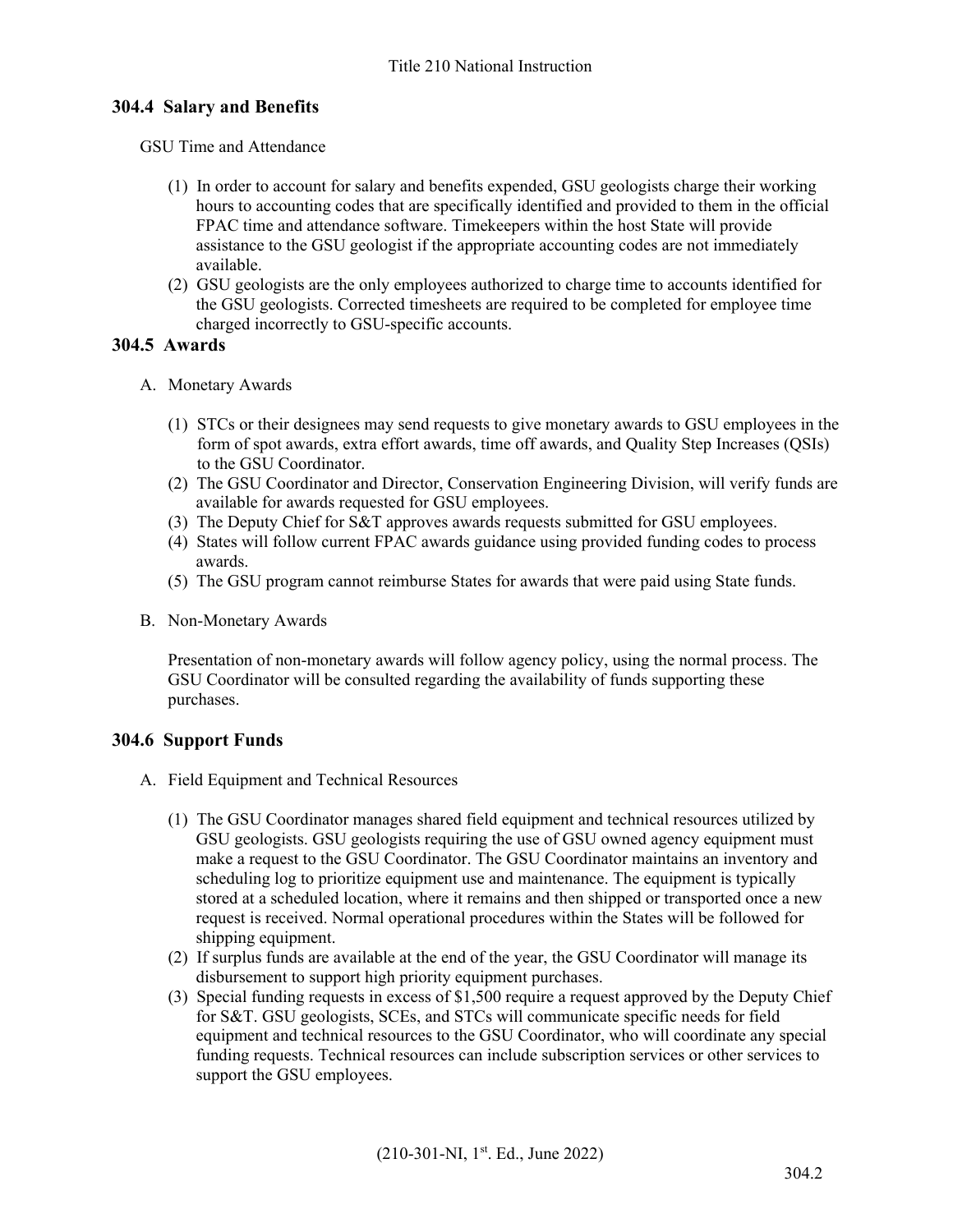#### B. GSU Travel

- (1) STCs will report anticipated travel needs to the GSU Coordinator in order to ensure adequate travel funds are available.
- (2) The host State SCE prioritizes all intrastate travel.
- (3) Some GSU geologists are assigned multiple States to support providing nationwide geological services. The SCE in the host State and requesting State coordinate and prioritize work, including the relevant STCs and GSU Coordinator on correspondence.
- (4) Geologists charge travel expenses to accounting codes provided by the GSU Coordinator. If the travel codes are not immediately available in the agency's official travel system, employees will contact the Travel team in the FPAC Business Center to obtain the appropriate codes.
- (5) The host State SCE is responsible for approving all official travel for Geologists in the agency's official travel system.
- C. Training

GSU geologists will discuss individual development goals with their supervisor to create an IDP in accordance with DR 4040-410, following normal Sate operational procedures for approval of training within and outside NRCS. Host State SCEs will coordinate with the GSU Coordinator on the availability of funding for any training for GSU geologists requiring travel, tuition, or other expenses.

#### **304.7 Responsibilities**

- A. State Conservationists
	- (1) GSU Geologists are supervised within the chain of command of the State where they are housed and fall within said State's organizational structure.
		- (a) Activities not specifically addressed in this national instruction will follow standard operating procedures and processes used for State and agency functions.
		- (b) The host State provides office space, computing equipment, access to leased and/or owned fleet vehicles, including ability to purchase fuel and maintenance services.
	- (2) Host States must coordinate with and request approval for GSU recruitment actions, GSU equipment needs, GSU awards, and GSU travel through the GSU Coordinator.
- B. Deputy Chief for S&T
	- (1) The Deputy Chief for S&T is the Allowance Holder responsible for approving the use and expenditure of all GSU program funds for any purpose.
	- (2) The Deputy Chief for S&T approves all recruitment actions for GSU Geologists.
- C. Director, CED

The Director, CED oversees the work of the GSU Program Coordinator in—

- (1) Program Management (tracking travel funds / budget / execution).
- (2) Facilitation and coordination of geologic support for States.
- (3) Mentoring.
- (4) Supporting the national staffing allocation in collaboration with the Deputy Chief Management and Strategy.